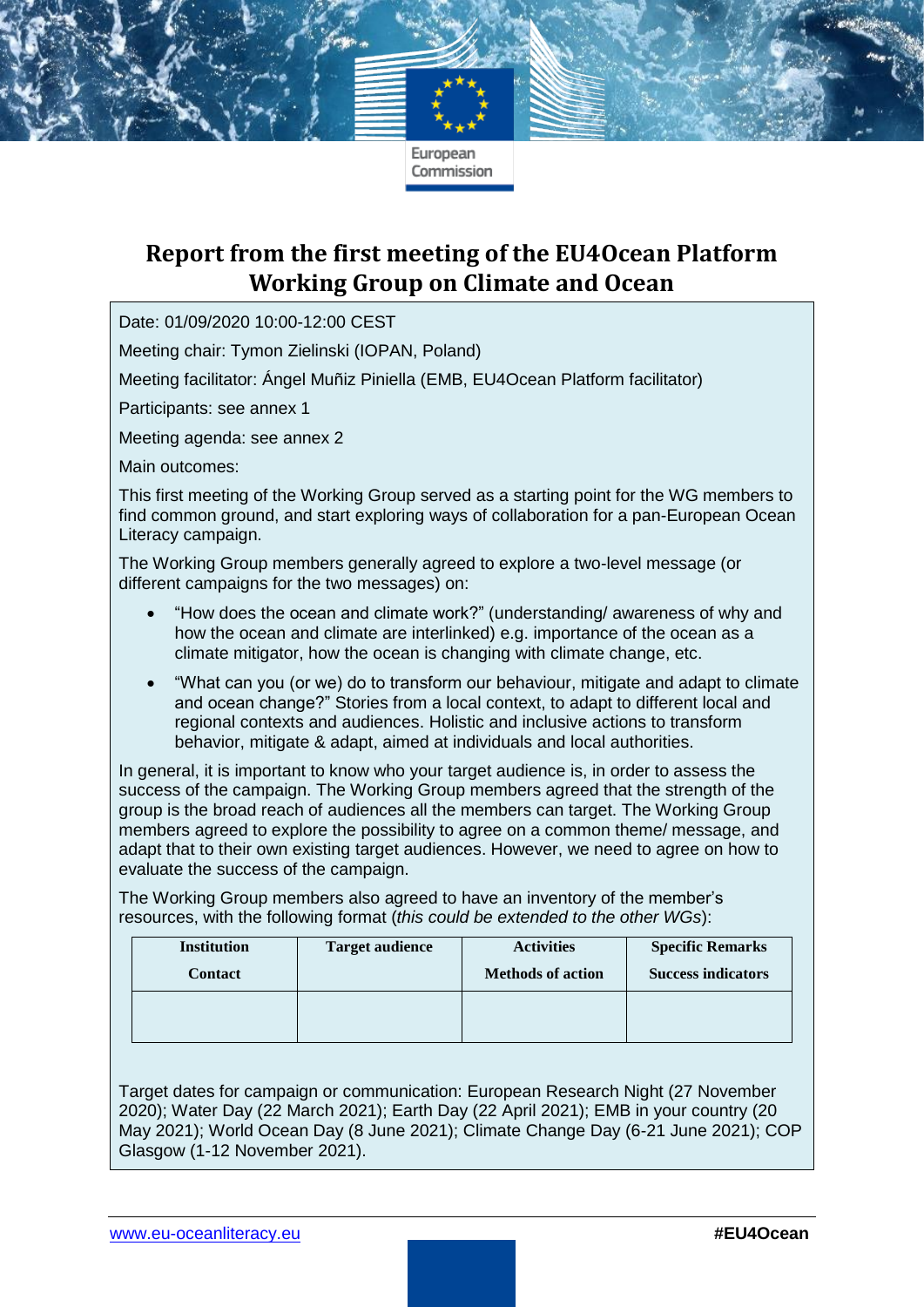

#### **Background and summary of the EU4Ocean Plaftorm Working Group on Climate and Ocean first meeting**

To operationalize the [EU4Ocean Platform,](https://webgate.ec.europa.eu/maritimeforum/en/frontpage/1483) and bring its active group of organisations, initiatives and people closer together, three thematic Working Groups were established in September 2020. The themes of these Working Groups (WG) are Climate and Ocean, Food from the Ocean, and Healthy and Clean Ocean.

The first online meeting of the WG on Climate and Ocean, chaired and moderated by Tymon Zielinski (WG chair), took place on 1 September 2020.

WG members received 2 questions in advance to target the discussions during the meeting:

- 1. **What resources can you bring to a EU4Ocean pan-European campaign on Climate and Ocean?**
- 2. **What theme within the Climate and Ocean topic you would like to focus on for a EU4Ocean pan-European campaign to be developed in the coming months?**

After a brief introduction by the WG Chair and EU4Ocean facilitators, the WG members briefly introduced themselves and the organisations/ initiatives they represent by stating what resources they could bring to a potential EU4Ocean pan-European Ocean Literacy campaign (first question). Afterwards, in an open discussion the WG members discussed the priorities and best outcomes of this WG and the activities that it could support. At the end of the meeting, the next steps of the WG and EU4Ocean Platform were presented.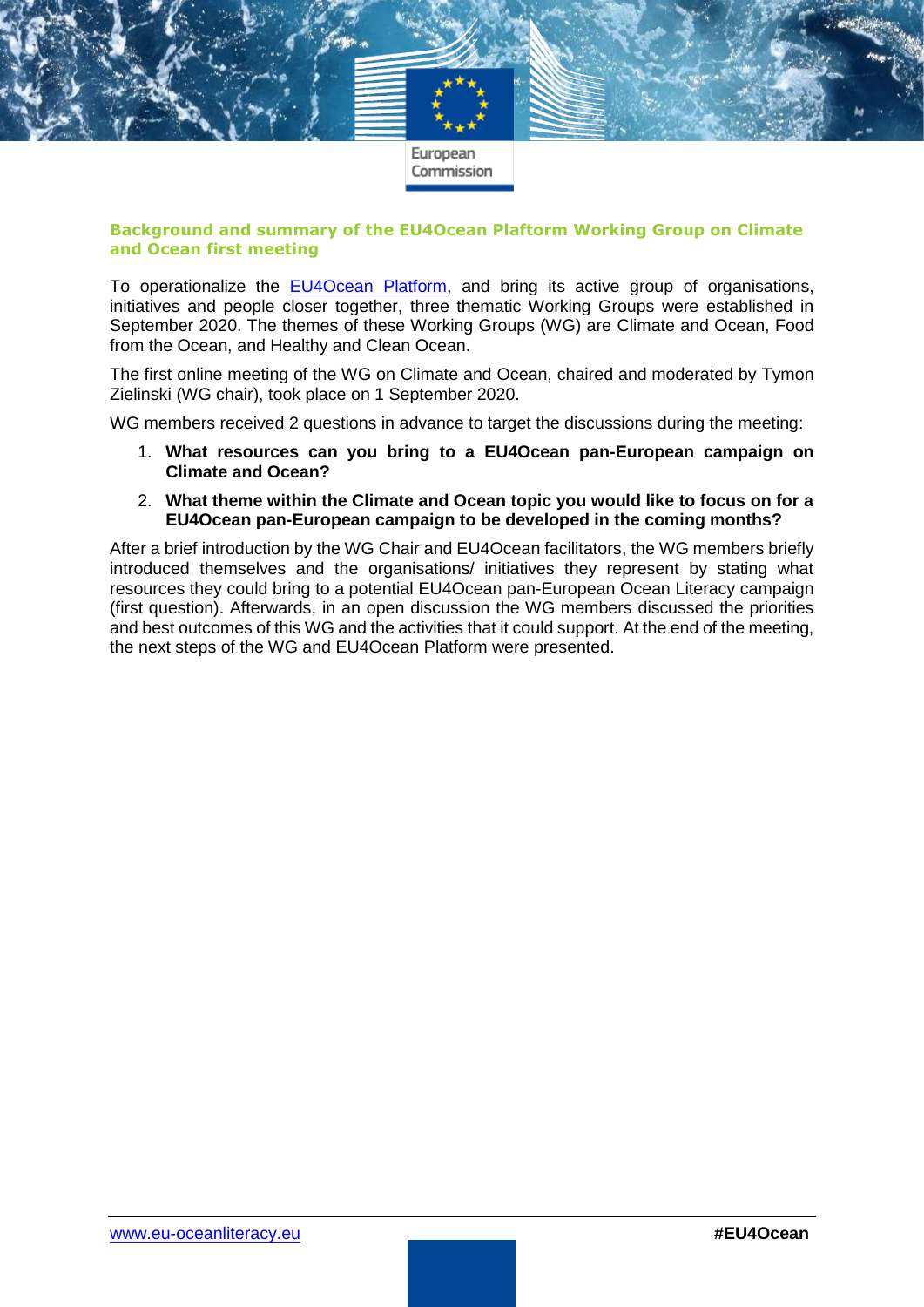#### **Annex 1**

## **EU4Ocean Platform members registered for the first meeting of the Working Group on Climate and the Ocean**

| <b>WG member</b>                                                                  | <b>First Name</b> | <b>Last Name</b> |
|-----------------------------------------------------------------------------------|-------------------|------------------|
| ACTeon                                                                            | Pierre            | Strosser         |
| Alfred Wegener Institute Helmholtz Center for Polar and<br><b>Marine Research</b> | Gesche            | Krausee          |
| Association Mar de Ciència                                                        | Carine            | Simon            |
| <b>CETMAR</b>                                                                     | Lucía             | Fraga_Lago       |
| <b>CETMAR</b>                                                                     | Silvia            | Torres Lopez     |
| <b>CSIC (ICMAN)</b>                                                               | Laura             | Prieto           |
| Ecologic Institute                                                                | Doris             | Knoblauch        |
| Ecologic Institute                                                                | Chiara            | Mazzetti         |
| <b>European Marine Board</b>                                                      | Sheila            | Heymans          |
| European Marine Board                                                             | Paula             | Kellett          |
| <b>European Marine Board</b>                                                      | Ángel             | Muñiz Piniella   |
| EurOcean                                                                          | Cristina          | Costa            |
| <b>European Boating Industry</b>                                                  | Philip            | Easthill         |
| Fondazione Acquario di Genova Onlus                                               | Antonio           | Di Natale        |
| Gdynia Aquarium                                                                   | Dominika          | Wojcieszek       |
| <b>HCMR</b>                                                                       | Panayota          | Koulouri         |
| <b>Incredible Oceans</b>                                                          | Russell           | Arnott           |
| Institute of Marine Research - CSIC                                               | Jaime             | Amaro Blanco     |
| <b>IOPAN</b>                                                                      | Tymon             | Zielinski        |
| Mare Nostrum NGO                                                                  | Andreea           | Ionascu          |
| National Research Council - Institute of Marine Sciences                          | Francesca         | Alvisi           |
| Royal Belgian Institute of Natural Sciences                                       | Kelle             | Moreau           |
| ScienceCom/Freelance                                                              | Hann-J.           | Neubert          |
| Seascape Belgium                                                                  | Andree-Anne       | Marsan           |
| Seascape Belgium                                                                  | Francis           | Strobbe          |
| Seascape Belgium                                                                  | Nathalie          | Van Isacker      |
| Sinerxia Plus Consultora                                                          | Nicolás Iván      | Vaqueiro Gradín  |
| Sinerxia Plus Consultora                                                          | Elena             | Vázquez Portela  |
| Sinerxia Plus Consultora                                                          | Héctor            | Teijido Viña     |
| <b>SOCIB</b>                                                                      | Rosa              | Rodríguez        |
| Spanish Institute of Oceanography                                                 | M. Carmen         | Garcia           |
| Surfrider Europe                                                                  | Yann              | Leymarie         |
| TBA21-Academy                                                                     | Eirini            | Lemos            |
| UNEP/MAP-SPA/RAC                                                                  | Khalil            | <b>ATTIA</b>     |
| University of Lapland                                                             | Stefan            | Kirchner         |